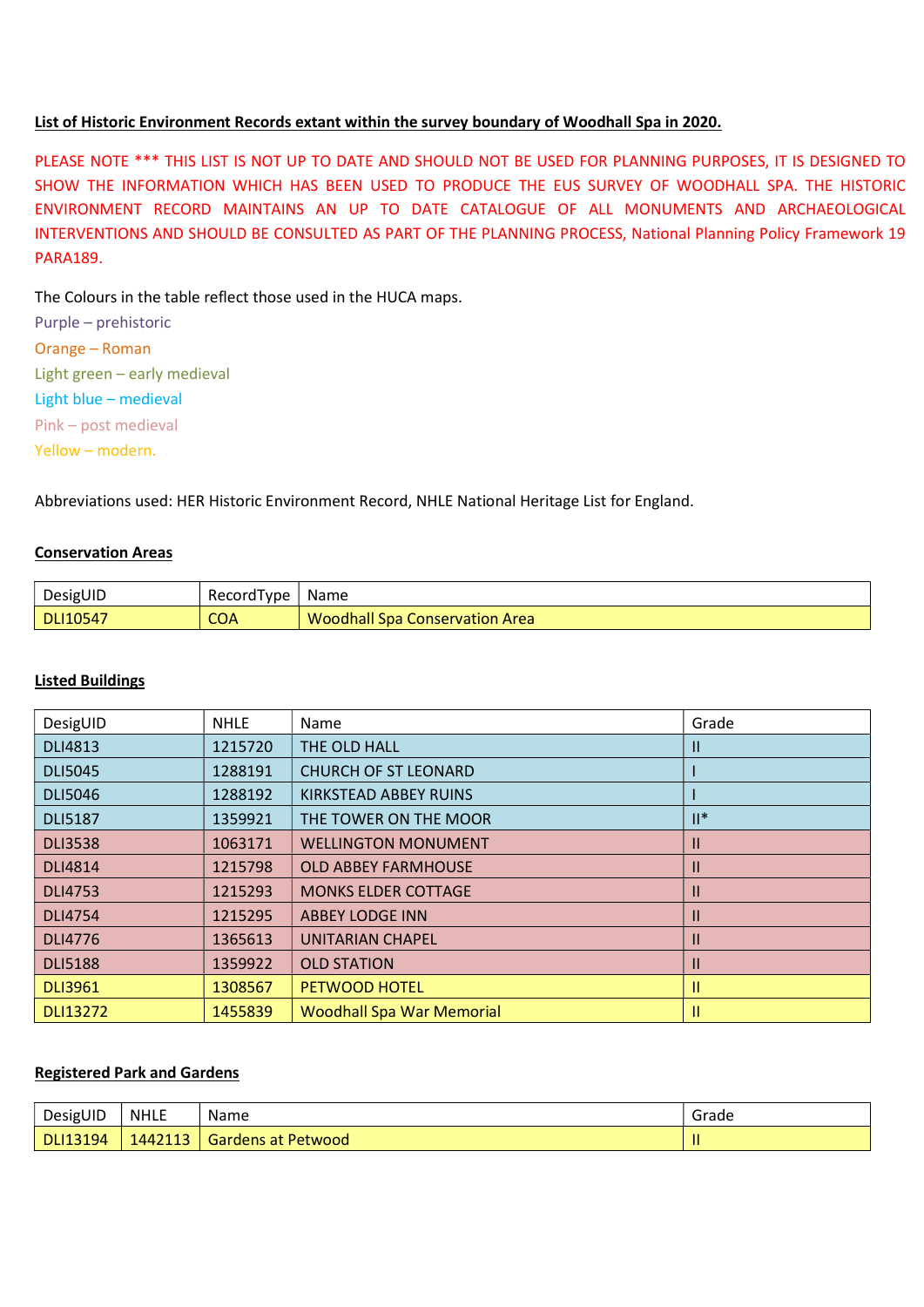# Scheduled Monuments

| DesigUID       | <b>NHLE</b> | <b>Name</b>                                             |
|----------------|-------------|---------------------------------------------------------|
| <b>DLI1451</b> | 1017880     | Small multivallate hillfort 460m east of Old Abbey Farm |
|                |             |                                                         |
| <b>DLI1969</b> | 1005050     | Kirkstead Abbey (ruins)                                 |
| DLI1617        | 1017216     | Tower on the Moor                                       |

# Non-designated heritage assets

| MonUID               | RecordType               | Name                                                                                      | Period               |
|----------------------|--------------------------|-------------------------------------------------------------------------------------------|----------------------|
| MLI40083             | <b>FS</b>                | BRONZE AGE SPEARHEAD, WOODHALL SPA                                                        | Prehistoric          |
| MLI40085             | <b>FS</b>                | TWO AXES, WOODHALL SPA                                                                    | Prehistoric          |
| MLI40089             | <b>MON</b>               | ROMANO-BRITISH POTTERY, WOODHALL SPA                                                      | Prehistoric          |
| MLI40090             | <b>FS</b>                | BRONZE AGE AXE, WOODHALL SPA                                                              | Prehistoric          |
| MLI40102             | <b>FS</b>                | A fragment of late Bronze Age sword from Kirkstead                                        | Prehistoric          |
| MLI40110             | <b>FS</b>                | Dugout Boat, Kirkstead                                                                    | Prehistoric          |
| MLI40092             | <b>MON</b>               | Cropmarks and a Bronze Age arrowhead, Roughton                                            | Prehistoric          |
| MLI40096             | <b>MON</b>               | MULTIVALLATE ENCLOSURE, KIRKSTEAD                                                         | Prehistoric          |
| MLI40409             | <b>MON</b>               | SETTLEMENT, WOODHALL SPA                                                                  | Prehistoric          |
| MLI40411             | <b>MON</b>               | PREHISTORIC FEATURES ON AP, KIRKSTEAD                                                     | Prehistoric          |
| MLI40419             | <b>MON</b>               | PREHISTORIC FIELD SYSTEM, WOODHALL SPA                                                    | Prehistoric          |
|                      |                          | IRON AGE SETTLEMENT DITCHES OFF WITHAM ROAD,                                              |                      |
| MLI43238             | <b>MON</b>               | <b>WOODHALL SPA</b>                                                                       | Prehistoric          |
| MLI82239             | <b>MON</b>               | Barrow cropmark, Kirkstead                                                                | Prehistoric          |
| MLI83350             | <b>MON</b>               | Martin to Kirkstead causeway                                                              | Prehistoric          |
| MLI40093             | <b>MON</b>               | Microlithic points and flakes, Woodhall Spa                                               | Prehistoric          |
|                      |                          | LINEAR FEATURES, REGULAR AND IRREGULAR                                                    |                      |
|                      |                          |                                                                                           |                      |
| MLI40390             | <b>MON</b>               | ENCLOSURES, REEDS BECK, WOODHALL                                                          | Roman                |
| MLI89292             | <b>FS</b>                | Late Saxon to Saxo-Norman pottery sherd, Kirkstead                                        | Early medieval       |
|                      |                          | REUSED MEDIEVAL STONE WORK FOUND AT OLD ABBEY                                             |                      |
| MLI40116             | <b>FS</b>                | FARM, KIRKSTEAD                                                                           | Medieval             |
|                      |                          | STONEWORK AND TILES, ST PETERS CHURCH, WOODHALL                                           |                      |
| MLI40091             | <b>MON</b>               | <b>SPA</b>                                                                                | Medieval             |
| MLI40094             | <b>MON</b>               | MOAT, WOODHALL SPA                                                                        | Medieval             |
| MLI40097             | <b>MON</b>               | St Leonards Church, Woodall Spa<br>EARTHWORKS SOUTH OF KIRKSTEAD ABBEY                    | Medieval             |
| MLI40098<br>MLI40099 | <b>MON</b><br><b>MON</b> |                                                                                           | Medieval             |
|                      |                          | FISHPONDS AND EARTHWORKS, KIRKSTEAD ABBEY                                                 | Medieval<br>Medieval |
| MLI40100<br>MLI40101 | <b>MON</b>               | POTTERY SHERDS, KIRKSTEAD ABBEY                                                           |                      |
|                      | <b>MON</b>               | WASTER MOUND, KIRKSTEAD ABBEY                                                             | Medieval             |
| MLI40105             | <b>MON</b>               | MEDIEVAL POTTERY, N OF ABBEY                                                              | Medieval             |
| MLI40106<br>MLI40109 | <b>MON</b><br><b>MON</b> | POTTERY, KIRKSTEAD ABBEY                                                                  | Medieval<br>Medieval |
|                      |                          | WORKED STONE, ABBEY FARM, KIRKSTEAD<br>SHELLS, ANIMAL BONES AND KITCHEN DEBRIS, KIRKSTEAD |                      |
| MLI40112             | <b>MON</b>               | <b>ABBEY</b>                                                                              | Medieval             |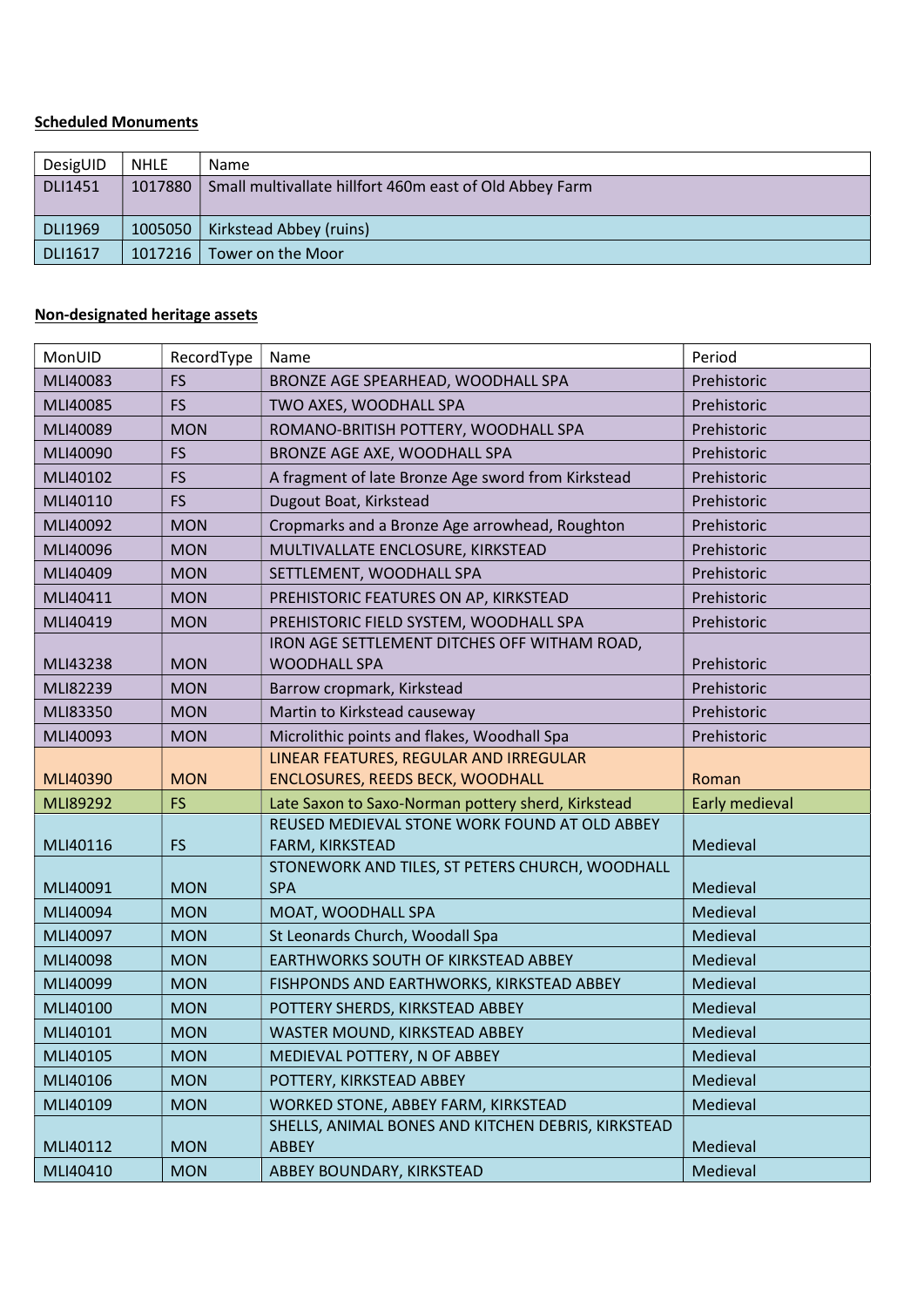| MLI40414  | <b>MON</b> | Medieval to post medieval field system, Woodhall Spa     | Medieval      |
|-----------|------------|----------------------------------------------------------|---------------|
| MLI42987  | <b>MON</b> | Coal Pit Wood, Woodhall Spa                              | Medieval      |
| MLI43002  | <b>MON</b> | Bracken Wood, Woodhall Spa                               | Medieval      |
| MLI43570  | <b>MON</b> | Tower on the Moor, Woodhall Spa                          | Medieval      |
| MLI43629  | <b>MON</b> | Kirkstead Abbey                                          | Medieval      |
|           |            | Medieval to post medieval trackways and linear features, |               |
| MLI40413  | <b>MON</b> | <b>Woodhall Spa</b>                                      | Medieval      |
| MLI84826  | <b>MON</b> | Medieval ridge and furrow, Kirkstead                     | Medieval      |
| MLI84827  | <b>MON</b> | Medieval trackway, Kirkstead                             | Medieval      |
| MLI84825  | <b>MON</b> | Medieval cropmark trackway, Kirkstead                    | Medieval      |
| MLI84829  | <b>MON</b> | Earthwork ridge and furrow, Woodhall Spa                 | Medieval      |
| MLI84830  | <b>MON</b> | Earthwork ridge and furrow, Woodhall Spa                 | Medieval      |
| MLI84831  | <b>MON</b> | Earthwork ridge and furrow, Woodhall Spa                 | Medieval      |
| MLI84832  | <b>MON</b> | Earthwork ridge and furrow, Woodhall Spa                 | Medieval      |
| MLI84832  | <b>MON</b> | Earthwork ridge and furrow, Woodhall Spa                 | Medieval      |
| MLI84832  | <b>MON</b> | Earthwork ridge and furrow, Woodhall Spa                 | Medieval      |
| MLI84832  | <b>MON</b> | Earthwork ridge and furrow, Woodhall Spa                 | Medieval      |
| MLI84833  | <b>MON</b> | Earthwork ridge and furrow, Woodhall Spa                 | Medieval      |
| MLI84835  | <b>MON</b> | Medieval cropmark boundary ditch, Woodhall Spa           | Medieval      |
| MLI92429  | <b>MON</b> | Remnants of Parkland, Kirkstead                          | Medieval      |
| MLI92429  | <b>MON</b> | Remnants of Parkland, Kirkstead                          | Medieval      |
| MLI92429  | <b>MON</b> | Remnants of Parkland, Kirkstead                          | Medieval      |
| MLI92429  | <b>MON</b> | Remnants of Parkland, Kirkstead                          | Medieval      |
| MLI93335  | <b>BLD</b> | The Old Hall, Woodhall Spa                               | Medieval      |
| MLI97347  | <b>MON</b> | Medieval remains at Monks Cottage, Kirkstead             | Medieval      |
| MLI43003  | <b>MON</b> | Hogg Wood, Kirkstead                                     | Medieval      |
| MLI116400 | <b>MON</b> | Medieval Artefacts, Tattershall Road, Woodhall Spa       | Medieval      |
| MLI40107  | <b>FS</b>  | PEWTER PLATE, KIRKSTEAD ABBEY                            | Post-medieval |
| MLI88551  | <b>MON</b> | Spa Bath Shaft                                           | Post-medieval |
| MLI117010 | <b>BLD</b> | Waterloo Farm, Woodhall Spa                              | Post-medieval |
| MLI117011 | <b>MON</b> | Bracken Cottage (Home Farm), Woodhall Spa                | Post-medieval |
| MLI117012 | <b>MON</b> | Unnamed farmstead, Woodhall Spa                          | Post-medieval |
| MLI117013 | <b>BLD</b> | (Tower Farm), Woodhall Spa                               | Post-medieval |
| MLI117015 | <b>MON</b> | Unnamed farmstead, Woodhall Spa                          | Post-medieval |
| MLI117016 | <b>BLD</b> | Poplar Farm, Woodhall Spa                                | Post-medieval |
| MLI117017 | <b>MON</b> | (Syke Farm), Woodhall Spa                                | Post-medieval |
| MLI117018 | <b>MON</b> | (Witham Farm), Woodhall Spa                              | Post-medieval |
| MLI120536 | <b>BLD</b> | Kirkstead Hall Farm (Kirkstead Hall), Woodhall Spa       | Post-medieval |
| MLI120537 | <b>MON</b> | (High Park Farm), Woodhall Spa                           | Post-medieval |
| MLI120538 | <b>BLD</b> | Abbey Farm, Woodhall Spa                                 | Post-medieval |
| MLI120539 | <b>MON</b> | Mill Farm, Woodhall Spa                                  | Post-medieval |
| MLI40108  | <b>MON</b> | POTTERY AND WASTERS, KIRKSTEAD ABBEY                     | Post-medieval |
|           |            | POST MEDIEVAL FEATURES OFF WITHAM ROAD,                  |               |
| MLI43239  | <b>MON</b> | <b>WOODHALL SPA</b>                                      | Post-medieval |
| MLI43746  | <b>MON</b> | Old Abbey Farm, Woodall Spa                              | Post-medieval |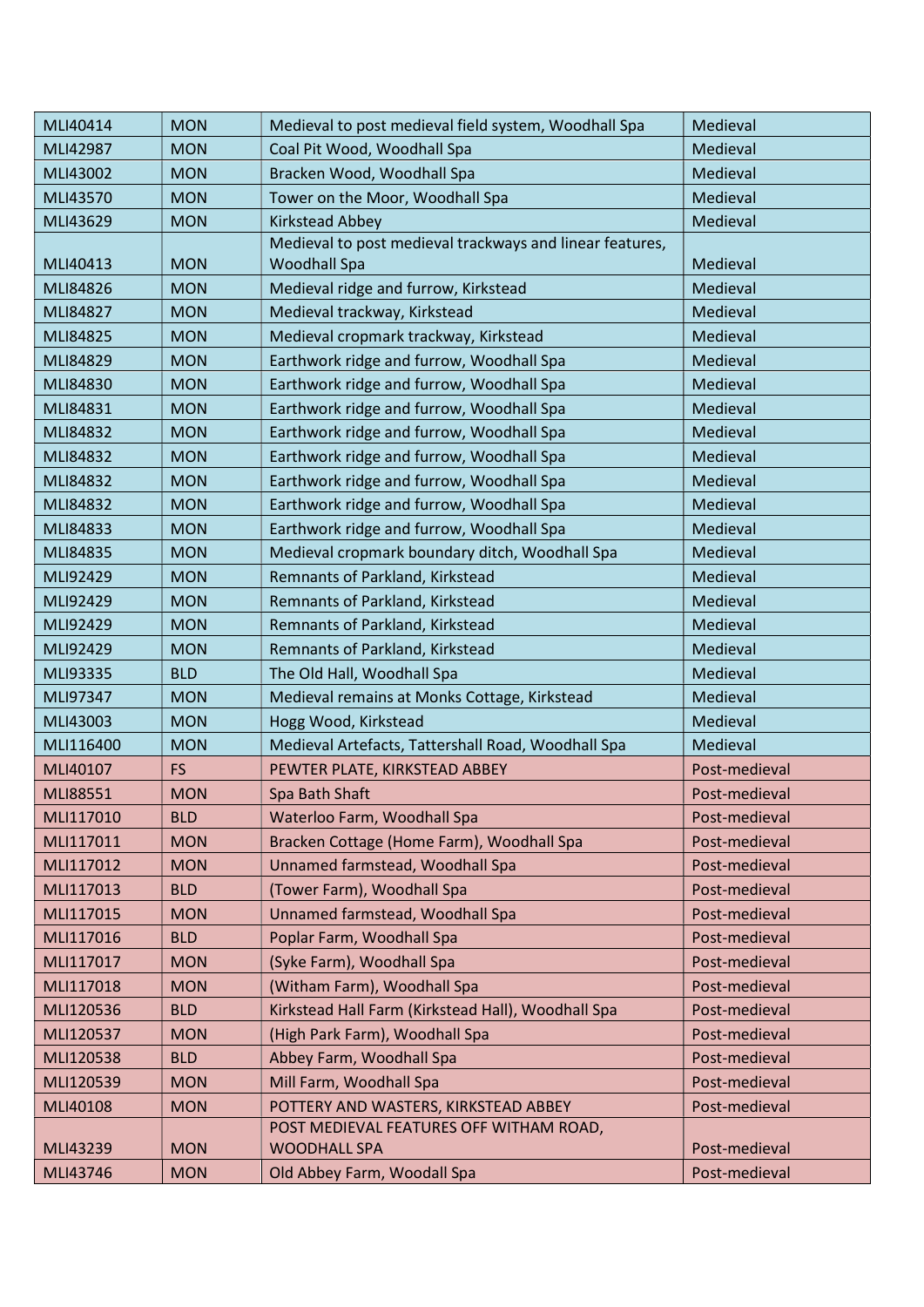| MLI80725 | <b>MON</b> | Drainage features, land off Green Lane                       | Post-medieval |
|----------|------------|--------------------------------------------------------------|---------------|
| MLI85664 | <b>BLD</b> | Kirkstead Mill, Woodhall Spa                                 | Post-medieval |
| MLI85664 | <b>BLD</b> | Kirkstead Mill, Woodhall Spa                                 | Post-medieval |
| MLI85664 | <b>BLD</b> | Kirkstead Mill, Woodhall Spa                                 | Post-medieval |
| MLI85664 | <b>BLD</b> | Kirkstead Mill, Woodhall Spa                                 | Post-medieval |
| MLI85664 | <b>BLD</b> | Kirkstead Mill, Woodhall Spa                                 | Post-medieval |
| MLI85664 | <b>BLD</b> | Kirkstead Mill, Woodhall Spa                                 | Post-medieval |
| MLI85664 | <b>BLD</b> | Kirkstead Mill, Woodhall Spa                                 | Post-medieval |
| MLI85664 | <b>BLD</b> | Kirkstead Mill, Woodhall Spa                                 | Post-medieval |
| MLI88550 | <b>MON</b> | The Kirkstead shaft 1819                                     | Post-medieval |
| MLI40113 | <b>MON</b> | Abbey Lodge Inn, Woodall Spa                                 | Post-medieval |
|          |            | Post medieval artefact scatter on land at Monks Elder        |               |
| MLI89290 | <b>MON</b> | Cottage, Kirkstead                                           | Post-medieval |
| MLI89291 | <b>MON</b> | Possible early post medieval pottery kiln site, Kirkstead    | Post-medieval |
| MLI89293 | <b>BLD</b> | Monks Elder Cottage, Abbey lane, Woodhall Spa                | Post-medieval |
| MLI91962 | <b>BLD</b> | Vicarage, Church of St Andrew, Woodhall Spa                  | Post-medieval |
| MLI91963 | <b>BLD</b> | Former school, Witham Road, Woodhall Spa                     | Post-medieval |
| MLI91975 | <b>BLD</b> | Block of shops on Tattershall Road, Woodhall Spa             | Post-medieval |
| MLI91976 | <b>MON</b> | Site of the Royal Hotel, Woodhall Spa                        | Post-medieval |
| MLI91982 | <b>BLD</b> | The Mall public house, Woodhall Spa                          | Post-medieval |
| MLI91984 | <b>BLD</b> | Post Office, Clarence Road, Woodhall Spa                     | Post-medieval |
| MLI91985 | <b>BLD</b> | 13-15 Victoria Avenue, Woodhall Spa                          | Post-medieval |
| MLI91986 | <b>BLD</b> | 17-19 Victoria Avenue, Woodhall Spa                          | Post-medieval |
| MLI91987 | <b>BLD</b> | 21-23 Victoria Avenue, Woodhall Spa                          | Post-medieval |
| MLI91988 | <b>BLD</b> | 11 Victoria Avenue, Woodhall Spa                             | Post-medieval |
| MLI91990 | <b>BLD</b> | Catholic church of Our Lady and St Peter, Woodhall Spa       | Post-medieval |
|          |            | Presbytery to Catholic church of Our Lady and St Peter,      |               |
| MLI91991 | <b>BLD</b> | <b>Woodhall Spa</b>                                          | Post-medieval |
|          |            | Carisbrooke and White Gables, Sylvan Avenue, Woodhall        |               |
| MLI91996 | <b>BLD</b> | Spa<br>Moorhaven and adjacent house, Sylvan Avenue, Woodhall | Post-medieval |
| MLI91997 | <b>BLD</b> | Spa                                                          | Post-medieval |
| MLI92003 | <b>BLD</b> | 25 Stanhope Avenue, Woodhall Spa                             | Post-medieval |
|          |            | Woodhall Spa Hotel including The Lodge pub, Woodhall         |               |
| MLI92004 | <b>BLD</b> | Spa                                                          | Post-medieval |
| MLI92005 | <b>BLD</b> | Southcote and Lindum, Iddesleigh Road, Woodhall Spa          | Post-medieval |
| MLI92006 | <b>BLD</b> | Latchmore and Alverston, Iddesleigh Road, Woodhall Spa       | Post-medieval |
|          |            | Hereward House and Pinewood, Iddesleigh Road,                |               |
| MLI92007 | <b>BLD</b> | <b>Woodhall Spa</b>                                          | Post-medieval |
|          |            | Bunsen House and Egerton House, Iddesleigh Road,             |               |
| MLI92008 | <b>BLD</b> | <b>Woodhall Spa</b>                                          | Post-medieval |
| MLI92010 | <b>BLD</b> | Ingledew and Glen Esk, Woodhall Spa                          | Post-medieval |
| MLI92013 | <b>BLD</b> | Longwood House, Woodhall Spa                                 | Post-medieval |
| MLI92014 | <b>BLD</b> | The Cottage Museum, Woodhall Spa                             | Post-medieval |
| MLI92015 | <b>BLD</b> | Willoughby Lodge, Woodhall Spa                               | Post-medieval |
| MLI92016 | <b>BLD</b> | Rose Cottage, Woodhall Spa                                   | Post-medieval |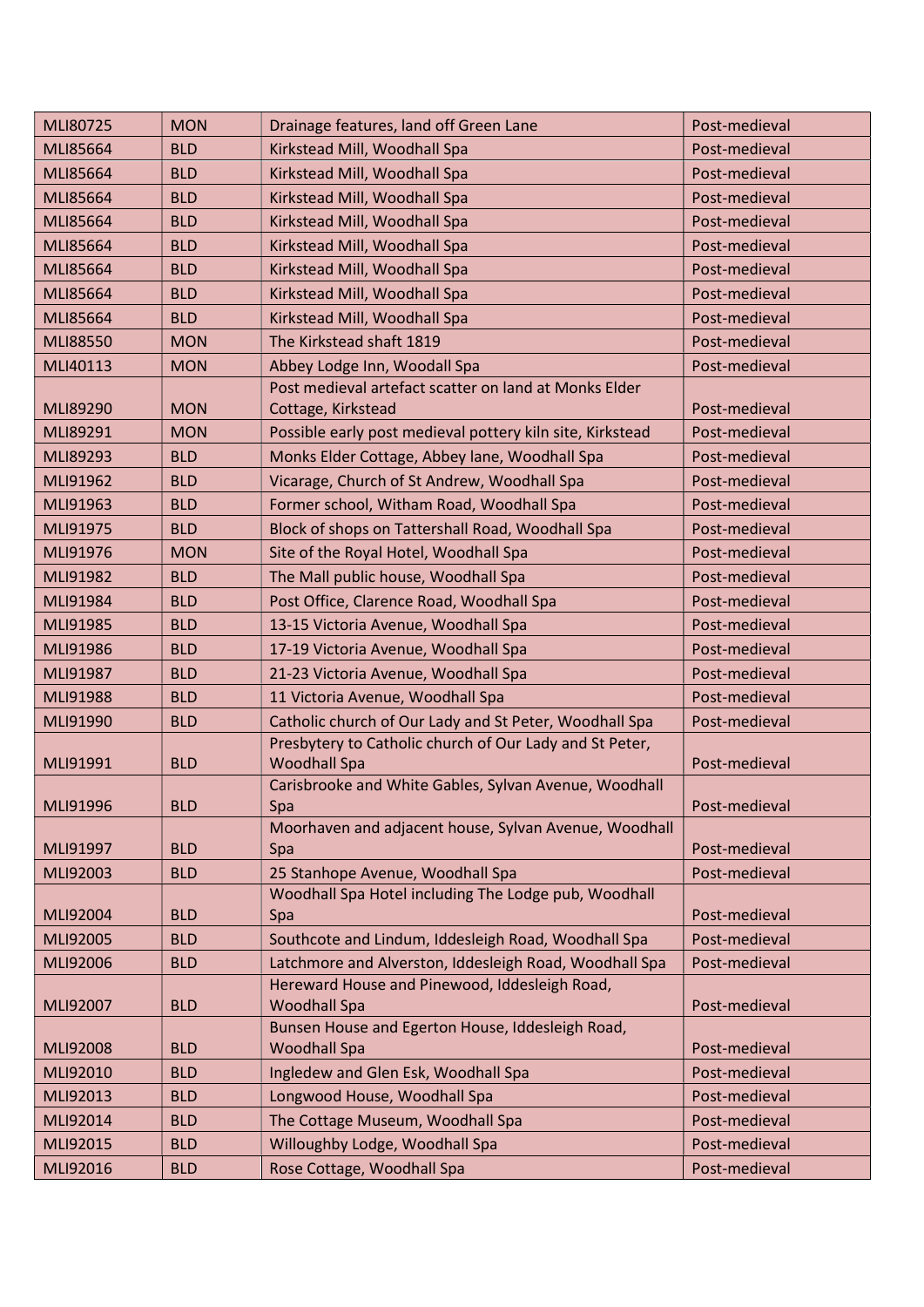| MLI92018        | <b>BLD</b> | 2-10 Kirkby Lane, Woodhall Spa                                         | Post-medieval |
|-----------------|------------|------------------------------------------------------------------------|---------------|
| MLI92020        | <b>BLD</b> | 16-18 Kirkby Lane, Woodhall Spa                                        | Post-medieval |
| MLI92034        | <b>BLD</b> | 1-6 Broadway, Woodhall Spa                                             | Post-medieval |
| MLI92037        | <b>BLD</b> | Fairlawns, Woodhall Spa                                                | Post-medieval |
| MLI92039        | <b>BLD</b> | Alexandra Hospital, Woodhall Spa                                       | Post-medieval |
| MLI92043        | <b>BLD</b> | Hartington House, Woodhall Spa                                         | Post-medieval |
| MLI92045        | <b>BLD</b> | Victoria Lodge, Woodhall Spa                                           | Post-medieval |
| MLI92052        | <b>MON</b> | Site of the railway station, Woodhall Spa                              | Post-medieval |
| MLI92057        | <b>MON</b> | Royal Square Gardens, Woodhall Spa                                     | Post-medieval |
| MLI91954        | <b>MON</b> | The Old Manor House and park, Woodhall Spa                             | Post-medieval |
| MLI93026        | <b>BLD</b> | Wellington Monument, Woodhall Spa                                      | Post-medieval |
| MLI93642        | <b>BLD</b> | Old Station, Woodhall Spa                                              | Post-medieval |
| MLI93697        | <b>BLD</b> | Presbyterian Chapel, Woodhall Spa                                      | Post-medieval |
| MLI98574        | <b>BLD</b> | 19th and 20th century sheds and stores, Woodhall Spa                   | Post-medieval |
|                 |            | Wesleyan Methodist Chapel, Woodhall Spa, now                           |               |
| MLI99191        | <b>MON</b> | demolished                                                             | Post-medieval |
| MLI99110        | <b>BLD</b> | Primitive Methodist Chapel, Mill Lane, Woodhall Spa                    | Post-medieval |
| MLI88552        | <b>BLD</b> | <b>Woodhall Spa Baths</b>                                              | Post-medieval |
| MLI116394       | <b>MON</b> | Post-Medieval Activity, Witham Road, Woodhall Spa                      | Post-medieval |
| MLI116401       | <b>MON</b> | Former Church of St Andrew, Woodhall Spa                               | Post-medieval |
| MLI91961        | <b>MON</b> | Churchyard, Church of St Andrew, Woodhall Spa                          | Post-medieval |
| MLI116396       | <b>MON</b> | Post-Medieval Activity, Tattershall Road, Woodhall Spa                 | Post-medieval |
| MLI91978        | <b>BLD</b> | Cornwall Terrace, Woodhall Spa                                         | Post-medieval |
| MLI92056        | <b>MON</b> | Victoria Hotel, Woodhall Spa                                           | Post-medieval |
| MLI92406        | <b>MON</b> | Victoria Hotel Park, Woodhall Spa                                      | Post-medieval |
| MLI92054        | <b>MON</b> | Settlement of Woodhall Spa                                             | Post-medieval |
| MLI117014       | <b>MON</b> | Unnamed Farmstead, Woodhall Spa                                        | Post-medieval |
| MLI92009        | <b>BLD</b> | Church of St Peter, Woodhall Spa                                       | Post-medieval |
| <b>MLI43522</b> | <b>MON</b> | <b>CONCRETE TRENCH BOMB SHELTER</b>                                    | <b>Modern</b> |
| MLI125339       | <b>MON</b> | <b>Woodhall Spa War Memorial</b>                                       | Modern        |
| MLI43397        | <b>MON</b> | <b>RAF WOODHALL SPA</b>                                                | <b>Modern</b> |
| MLI91952        | <b>BLD</b> | The Dower House Hotel, Woodhall Spa                                    | <b>Modern</b> |
| MLI91992        | <b>BLD</b> | St Hugh's School, Woodhall Spa                                         | Modern        |
| MLI91993        | <b>BLD</b> | Girls' boarding school, 24 Cromwell Avenue, Woodhall Spa               | <b>Modern</b> |
| MLI91994        | <b>BLD</b> | 27-29 Stanhope Avenue, Woodhall Spa                                    | Modern        |
| <b>MLI91995</b> | <b>BLD</b> | 109 Stanhope Avenue, Woodhall Spa                                      | <b>Modern</b> |
| MLI92012        | <b>BLD</b> | Sunday School, Woodhall Spa                                            | <b>Modern</b> |
| MLI92036        | <b>BLD</b> | The Golf Hotel (formerly Clevedon House), Woodhall Spa                 | Modern        |
| MLI92011        | <b>BLD</b> | Methodist Chapel, Iddesleigh Road and Broadway,<br><b>Woodhall Spa</b> | <b>Modern</b> |
| <b>MLI91958</b> | <b>BLD</b> | Petwood Hotel, Woodhall Spa                                            | <b>Modern</b> |
| MLI91957        | <b>BLD</b> | Former Petwood Hotel Lodge, Woodhall Spa                               | <b>Modern</b> |
| MLI115974       | <b>BLD</b> | Former Coach House, Petwood Hotel, Woodhall Spa                        | <b>Modern</b> |
| MLI91960        | <b>MON</b> | Jubilee Park, Woodhall Spa                                             | <b>Modern</b> |
| MLI91956        | <b>BLD</b> | Former Weigall Clinic Spa Buildings, Woodhall Spa                      | <b>Modern</b> |